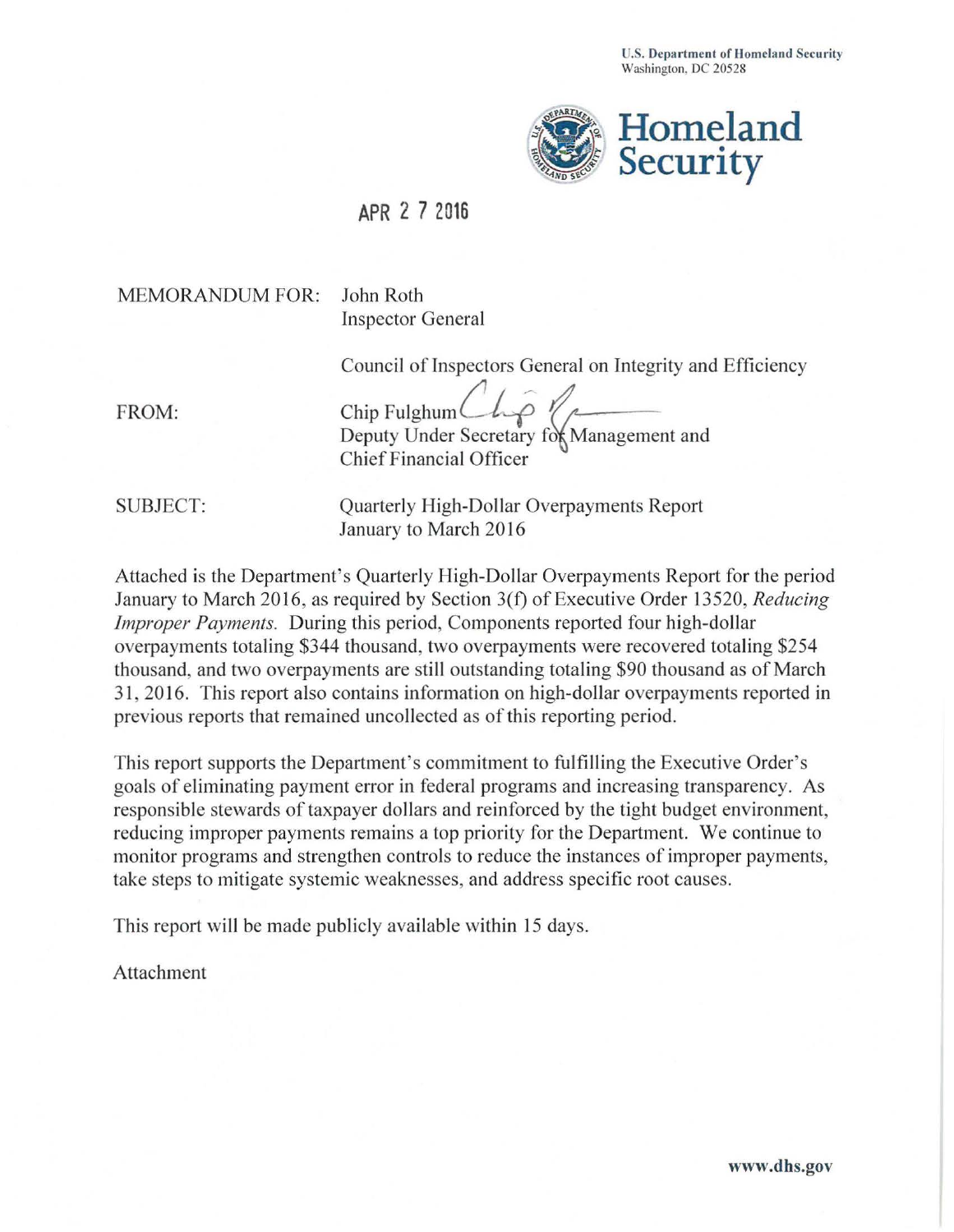|             | TOT the Quarter Ending March 31, 2010<br><b>Current Quarter Activity</b> |         |              |                                                                                           |                                                    |                               |                                            |                                                                                                                                                                                                                                                                                                                                                                                                                                                                                                                                   |                     |                                               |                              |                    |                   |                           |                     |                                                      |                               |                                        |
|-------------|--------------------------------------------------------------------------|---------|--------------|-------------------------------------------------------------------------------------------|----------------------------------------------------|-------------------------------|--------------------------------------------|-----------------------------------------------------------------------------------------------------------------------------------------------------------------------------------------------------------------------------------------------------------------------------------------------------------------------------------------------------------------------------------------------------------------------------------------------------------------------------------------------------------------------------------|---------------------|-----------------------------------------------|------------------------------|--------------------|-------------------|---------------------------|---------------------|------------------------------------------------------|-------------------------------|----------------------------------------|
| Component   | Recipient<br>Type (Entity<br>or Individual)                              | City    | <b>State</b> | Program(s)<br>Responsible                                                                 | <b>Recovery Actions</b><br><b>Taken or Planned</b> | Category (Bill)               | <b>Cause of</b><br>Overpayment<br>Category | Why the Overpayment Occurred And Actions to Prevent<br>Reoccurrence                                                                                                                                                                                                                                                                                                                                                                                                                                                               | <b>Payment Date</b> | High \$ Overpayment<br><b>Date Identified</b> | Date Overpayment<br>Recouped | <b>Amount Paid</b> | Correct<br>Amount | Overpayment<br>Amount     | Recovered<br>Amount | <b>Waived Amount or</b><br>Documentation<br>Received | Outstanding<br><b>Balance</b> | Days taken to<br>Recoup<br>Overpayment |
| <b>USCG</b> | Entity                                                                   | Tampa   | FL.          | USCG HQ (CG-<br>912)                                                                      | Refund check received from the vendor on 3/28/16.  | Incorrect Vendor              | error                                      | The Contract Number on the Approval Form was discovered incorrect during the<br>CG FINCEN technician review process. The Contractor corrected the Contract<br>Document submission Number, however, the Vendor ID was not updated by the technician in the<br>problem; Data entry system. As of 3/28/16, the payment has been recouped from CAE USA<br>Incorporated. To prevent reoccurrence, the responsible supervisor provided team<br>training, re-emphasizing the importance of adhering to established internal<br>controls. | March 4, 2016       | March 21, 2016                                | March 28, 2016               | \$123,656.00       | \$0.00            | \$123,656.00              | \$123,656.00        | \$0.00                                               | \$0.00                        | $\overline{7}$                         |
| CBP         | Entity                                                                   | Vienna  | VA           | Office of<br>Technology<br>Innovation &<br>Acquisition and<br>Office of<br>Administration | Overpayment was returned by the vendor             |                               | Vendor Billing Error Vendor Billing Error  | The vendor submitted 2 invoices with different invoice numbers for the same<br>service period, one was revised and the other the original. The original invoice<br>was intended as support for the revised invoice but the program office miss-took<br>this for 2 different invoices and entered the goods receiving for both invoices in<br>error. The payment certification process did not catch this because the invoices<br>also referenced different contract lines.                                                        | 25-Nov-15           | February 16, 2016                             | February 19, 2016            | \$261,205.50       | \$130,602.75      | \$130,602.75              | \$130,602.75        | \$0.00                                               | \$0.00                        | $\overline{\mathbf{3}}$                |
| <b>USCG</b> | Individual                                                               | Seattle | WA           | Coast Guard Pay &<br>Personnel Center -<br>Military Active and<br>Reserve Pav             | Payroll deduction at maximum rate                  | Insufficient<br>Documentation | <b>Entitlement Error</b>                   | Data was received changing Basic Allowance for Housing and Cost of Living<br>Allowance from with dependents to without dependents. This also affects the<br>Family Separation Allowance. Member is being investigated for fraud. PPC<br>cannot prevent reoccurrence.                                                                                                                                                                                                                                                              | August 15, 2015     | February 1, 2016                              |                              | \$64,687.36        | \$0.00            | \$64,687,36               | \$0.00              | \$0.00                                               | \$64,687.36                   |                                        |
| <b>USCG</b> | Individual                                                               | Miramar | CA           | Coast Guard Pay &<br>Personnel Center<br>Military Active and<br>Reserve Pav               | Payroll deduction at maximum rate.                 | Insufficient<br>Documentation | <b>Entitlement Error</b>                   | Overpayment due to Basic Allowance for Housing w/Dep, Clothing Maintenance<br>Allowance, & Coast Guard Standard Meal Rate while demoted and sent to<br>confinement. The Servicing Personnel Office has been notified by letter of the<br>consequences of not entering data into the system in a timely manner.                                                                                                                                                                                                                    | February 1, 2016    | February 5, 2016                              |                              | \$25,122.97        | \$0.00            | \$25,122.97               | \$0.00              | \$0.00                                               | \$25,122.97                   |                                        |
|             |                                                                          |         |              |                                                                                           |                                                    |                               |                                            |                                                                                                                                                                                                                                                                                                                                                                                                                                                                                                                                   |                     |                                               | Total                        | \$474,671.83       |                   | \$130,602.75 \$344,069.08 | \$254,258.75        | \$0.00                                               | \$89,810.33                   |                                        |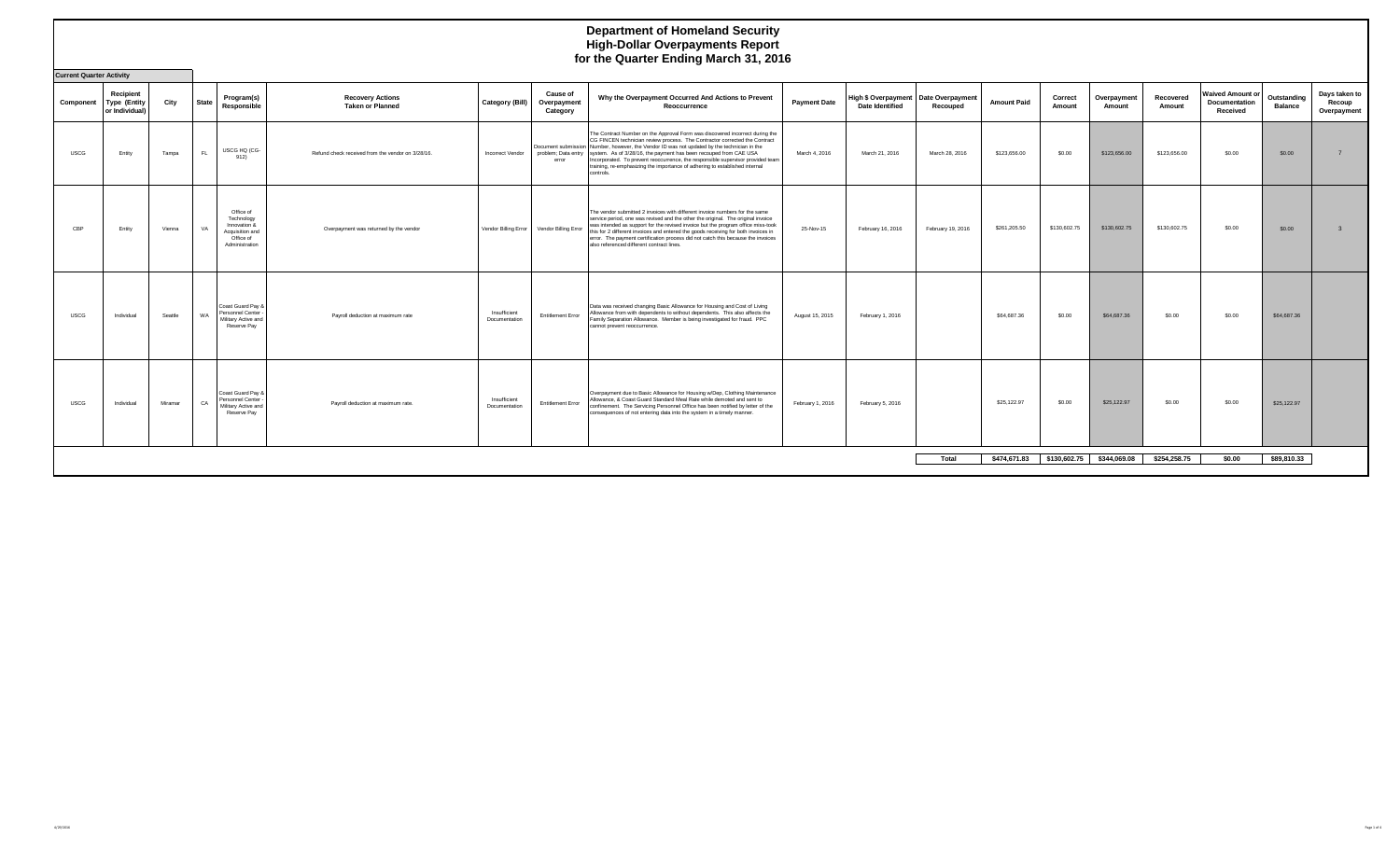| <b>Debts Under Collection by DHS</b> |                                                       |               |             |                                                                                 |                                                                                                                                                                                                                                                                                                                                                                                                                                           |                     |                                                      |                         |                   |                           |                     |                                                       |                            |                     |
|--------------------------------------|-------------------------------------------------------|---------------|-------------|---------------------------------------------------------------------------------|-------------------------------------------------------------------------------------------------------------------------------------------------------------------------------------------------------------------------------------------------------------------------------------------------------------------------------------------------------------------------------------------------------------------------------------------|---------------------|------------------------------------------------------|-------------------------|-------------------|---------------------------|---------------------|-------------------------------------------------------|----------------------------|---------------------|
| Component                            | Recipient<br><b>Type (Entity</b><br>or<br>Individual) | City          | State       | Program(s)<br>Responsible                                                       | Recovery Action Taken or Planned                                                                                                                                                                                                                                                                                                                                                                                                          | <b>Payment Date</b> | <b>High \$ Overpayment</b><br><b>Date Identified</b> | <b>Amount Paid</b>      | Correct<br>Amount | <b>Overpayment Amount</b> | Recovered<br>Amount | Amount waived or<br>determined to be<br>uncollectable | <b>Outstanding Balance</b> | Days<br>Outstanding |
| <b>FLETC</b>                         | Individual                                            | Glynco        | GA          | Human Capital Division                                                          | A debt has been created with National Finance Center                                                                                                                                                                                                                                                                                                                                                                                      | March 26, 2014      | April 4, 2014                                        | \$36,725.84             | \$0.00            | \$36,725.84               | \$5,539.00          | \$0.00                                                | \$31,186.84                | 727                 |
| <b>USCG</b>                          | Individual                                            | Houston       | Texas       | Coast Guard Pay & Personnel<br>Center - Military Active and<br>Reserve Pay      | Payroll deduction at maximum rate                                                                                                                                                                                                                                                                                                                                                                                                         | July 15, 2015       | December 17, 2015                                    | \$76,905.38             | \$0.00            | \$76,905.38               | \$0.00              | \$0.00                                                | \$76,905.38                | 105                 |
| <b>USCG</b>                          | Individual                                            | Aurora        | $_{\rm CO}$ | Coast Guard Pay & Personnel<br>Military Active & Reserve Pay<br>Office          | Payroll deduction at maximum rate                                                                                                                                                                                                                                                                                                                                                                                                         | January 1, 2015     | March 9, 2015                                        | \$37,254.30             | \$0.00            | \$37,254.30               | \$3,279.98          | \$0.00                                                | \$33,974.32                | 388                 |
| <b>USCG</b>                          | Individual                                            | St. Johns     | FL.         | Coast Guard Pay &<br>Personnel Center - Military<br>Active & Reserve Pay Office | Payroll deduction at maximum rate                                                                                                                                                                                                                                                                                                                                                                                                         | March 1, 2014       | May 15, 2014                                         | \$18,420.83             | \$0.00            | \$18,420.83               | \$2,004.79          | \$0.00                                                | \$16,416.04                | 686                 |
| <b>USCG</b>                          | Individual                                            | Orange        | CA          | Coast Guard Pay &<br>Personnel Center - Military<br>Active & Reserve Pay Office | Payroll deduction at maximum rate                                                                                                                                                                                                                                                                                                                                                                                                         | March 1, 2014       | May 1, 2014                                          | \$7,784.04              | \$0.00            | \$7,784.04                | \$1,318.07          | \$0.00                                                | \$6,465.97                 | 700                 |
| <b>USCG</b>                          | Individual                                            | Santa Rita    | Guam        | Coast Guard Pay &<br>Personnel Center - Military<br>Active & Reserve Pay Office | Payroll deduction at maximum rate                                                                                                                                                                                                                                                                                                                                                                                                         | March 15, 2014      | April 1, 2014                                        | \$7,801.55              | \$0.00            | \$7,801.55                | \$7,327.53          | \$0.00                                                | \$474.02                   | 730                 |
| <b>USCG</b>                          | Individual                                            | Baltimore     | MD          | Coast Guard Pay &<br>Personnel Center - Military<br>Active & Reserve Pay        | Payroll deduction at maximum rate.                                                                                                                                                                                                                                                                                                                                                                                                        | October 1, 2013     | December 4, 2013                                     | \$12,307.00             | \$0.00            | \$12,307.00               | \$5,240.77          | \$0.00                                                | \$7,066.23                 | 848                 |
| <b>USCG</b>                          | Individual                                            | Chesapeake    | VA          | Coast Guard Pay &<br>Personnel Center - Military<br>Active & Reserve Pay        | Payroll deduction at maximum rate.                                                                                                                                                                                                                                                                                                                                                                                                        | August 15, 2009     | December 3, 2013                                     | \$5,685.13              | \$0.00            | \$5,685.13                | \$4,311.60          | \$0.00                                                | \$1,373.53                 | 849                 |
| USCG                                 | Individual                                            | Honolulu      | HL          | Coast Guard Pay &<br>Personnel Center - Military<br>Active & Reserve Pay        | Payroll deduction at maximum rate.                                                                                                                                                                                                                                                                                                                                                                                                        | August 15, 2013     | October 1, 2013                                      | \$5,318.99              | \$0.00            | \$5,318.99                | \$1,360.17          | \$0.00                                                | \$3,958.82                 | 912                 |
| <b>USCG</b>                          | Individual                                            | San Francisco | CA          | Coast Guard Pay &<br>Personnel Center<br>Military Active & Reserve<br>Pay       | Payroll deduction at maximum rate.                                                                                                                                                                                                                                                                                                                                                                                                        | April 15, 2013      | April 30, 2013                                       | \$5,923.50              | \$0.00            | \$5,923.50                | \$2,952.07          | \$0.00                                                | \$2,971.43                 | 1066                |
| <b>USCG</b>                          | Individual                                            | Nashville     | TN          | Coast Guard Pay &<br>Personnel Center<br>Military Active & Reserve<br>Pay       | Payroll deduction at maximum rate.                                                                                                                                                                                                                                                                                                                                                                                                        | March 14, 2013      | April 25, 2013                                       | \$9,195.67              | \$0.00            | \$9,195.67                | \$8,906.77          | \$0.00                                                | \$288.90                   | 1071                |
| <b>USCG</b>                          | Individual                                            | New Orleans   | LA          | Coast Guard Pay &<br>Personnel Center - Military<br>Active and Reserve Pay      | Payroll deduction at maximum rate.                                                                                                                                                                                                                                                                                                                                                                                                        | October 1, 2011     | November 25, 2011                                    | \$7,135.16              | \$0.00            | \$7,135.16                | \$2,580.75          | \$0.00                                                | \$4,554.41                 | 1588                |
| <b>USCG</b>                          | Individual                                            | Seattle       | WA          | Coast Guard Pay &<br>Personnel Center - Military<br>Active and Reserve Pay      | Payroll deduction at maximum rate.                                                                                                                                                                                                                                                                                                                                                                                                        | November 1, 2008    | June 15, 2011                                        | \$8,903.21              | \$1,051.71        | \$7,851.50                | \$6,329.02          | \$0.00                                                | \$1,522.48                 | 1751                |
| USSS                                 | Individual                                            | Paris         | France      | Payroll                                                                         | The USSS employee agreed to a Salary Offset to repay the \$27,229.44 overpayment that was<br>identified in January 2015. \$250 is automatically deducted from his bi-weekly salary beginning<br>with pay period 6.<br>Salary deductions were made from the employee's salary during payperiod 03 (paydate<br>March 3, 2016), payperiod 04 (paydate March 17, 2016), & payperiod 05 (paydate March<br>31, 2016) for this reporting period. | October 18, 2014    | January 30, 2015                                     | \$27,229.44             | \$0.00            | \$27,229.44               | \$6,500.00          | \$0.00                                                | \$20,729.44                | 426                 |
|                                      |                                                       |               |             |                                                                                 |                                                                                                                                                                                                                                                                                                                                                                                                                                           |                     | Total                                                | \$266,590.04 \$1,051.71 |                   | \$265,538.33              | \$57,650.52         | \$0.00                                                | \$207,887.81               |                     |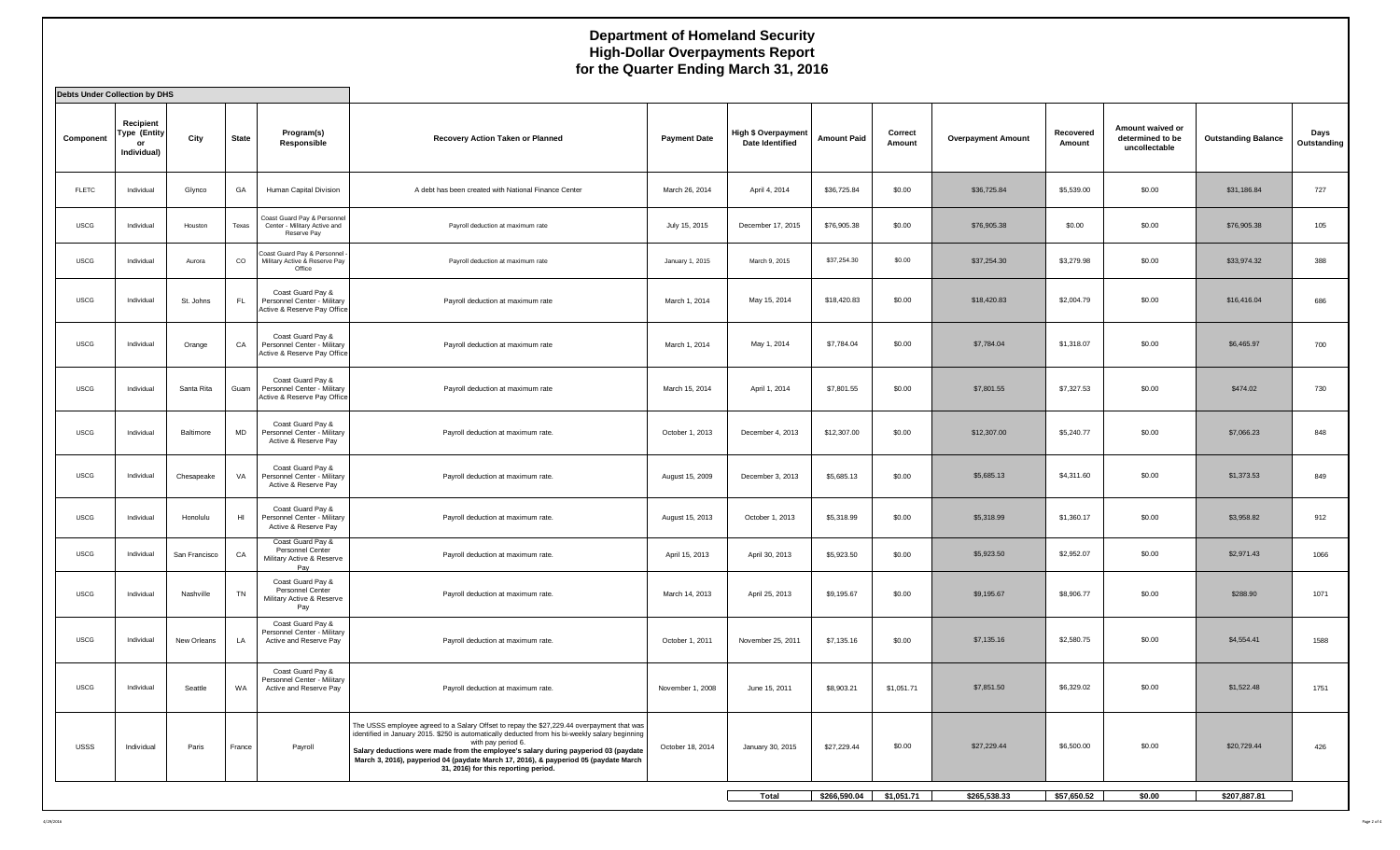| Debts Sent to Treasury Offset Program for Collection |                                                       |                       |                        |                                                                             |                                                                                                |                     |                                                      |                    |                          |                       |                     |                               |                     |
|------------------------------------------------------|-------------------------------------------------------|-----------------------|------------------------|-----------------------------------------------------------------------------|------------------------------------------------------------------------------------------------|---------------------|------------------------------------------------------|--------------------|--------------------------|-----------------------|---------------------|-------------------------------|---------------------|
| Component                                            | Recipient<br><b>Type</b><br>(Entity or<br>Individual) | City                  | <b>State</b>           | Program(s)<br>Responsible                                                   | Recovery Action Taken or Planned                                                               | <b>Payment Date</b> | <b>High \$ Overpayment</b><br><b>Date Identified</b> | <b>Amount Paid</b> | <b>Correct</b><br>Amount | Overpayment<br>Amount | Recovered<br>Amount | Outstanding<br><b>Balance</b> | Days<br>Outstanding |
| <b>FEMA</b>                                          | Entity                                                | U.S Virgin<br>Islands | U.S. Virgin<br>Islands | Port Security Grant<br>Program                                              | Recoupment package sent to Entity. Debt sent to the Treasury Offset<br>Program for collection. | November 11, 2008   | September 30, 2010                                   | \$19,239.54        | \$0.00                   | \$19,239.54           | \$0.00              | \$19,239.54                   | 2009                |
| <b>USCG</b>                                          | Individual                                            | New York              | New York               | Coast Guard Pay &<br>Personnel Center -<br>Military Active &<br>Reserve Pay | Debt sent to the Treasury Offset Program for collection.                                       | September 30, 2011  | April 8, 2013                                        | \$10,893.70        | \$0.00                   | \$10,893.70           | \$1,349.76          | \$9,543.94                    | 1088                |
| <b>USCG</b>                                          | Individual                                            | Alameda               | California             | Coast Guard Pay &<br>Personnel Center -<br>Military Active &<br>Reserve Pay | Debt sent to the Treasury Offset Program for collection.                                       | March 15, 2014      | July 23, 2014                                        | \$5,554.90         | \$0.00                   | \$5,554.90            | \$0.00              | \$5,554.90                    | 617                 |
| <b>USCG</b>                                          | Individual                                            | Portsmouth            | VA                     | Coast Guard Pay &<br>Personnel Center -<br>Military Active &<br>Reserve Pay | Debt sent to the Treasury Offset Program for collection.                                       | June 15, 2013       | December 10, 2013                                    | \$51,074.15        | \$824.99                 | \$50,249.16           | \$0.00              | \$50,249.16                   | 842                 |
| <b>USCG</b>                                          | Individual                                            | Santa Rose            | CA                     | Coast Guard Pay &<br>Personnel Center -<br>Military Active &<br>Reserve Pay | Debt sent to the Treasury Offset Program for collection.                                       | July 31, 2012       | September 26, 2012                                   | \$29.842.78        | \$0.00                   | \$29,842.78           | \$19,075.70         | \$10,767.08                   | 1282                |
|                                                      |                                                       |                       |                        |                                                                             |                                                                                                |                     | <b>Total</b>                                         | \$116,605.07       | \$824.99                 | \$115,780.08          | \$20,425.46         | \$95,354.62                   |                     |